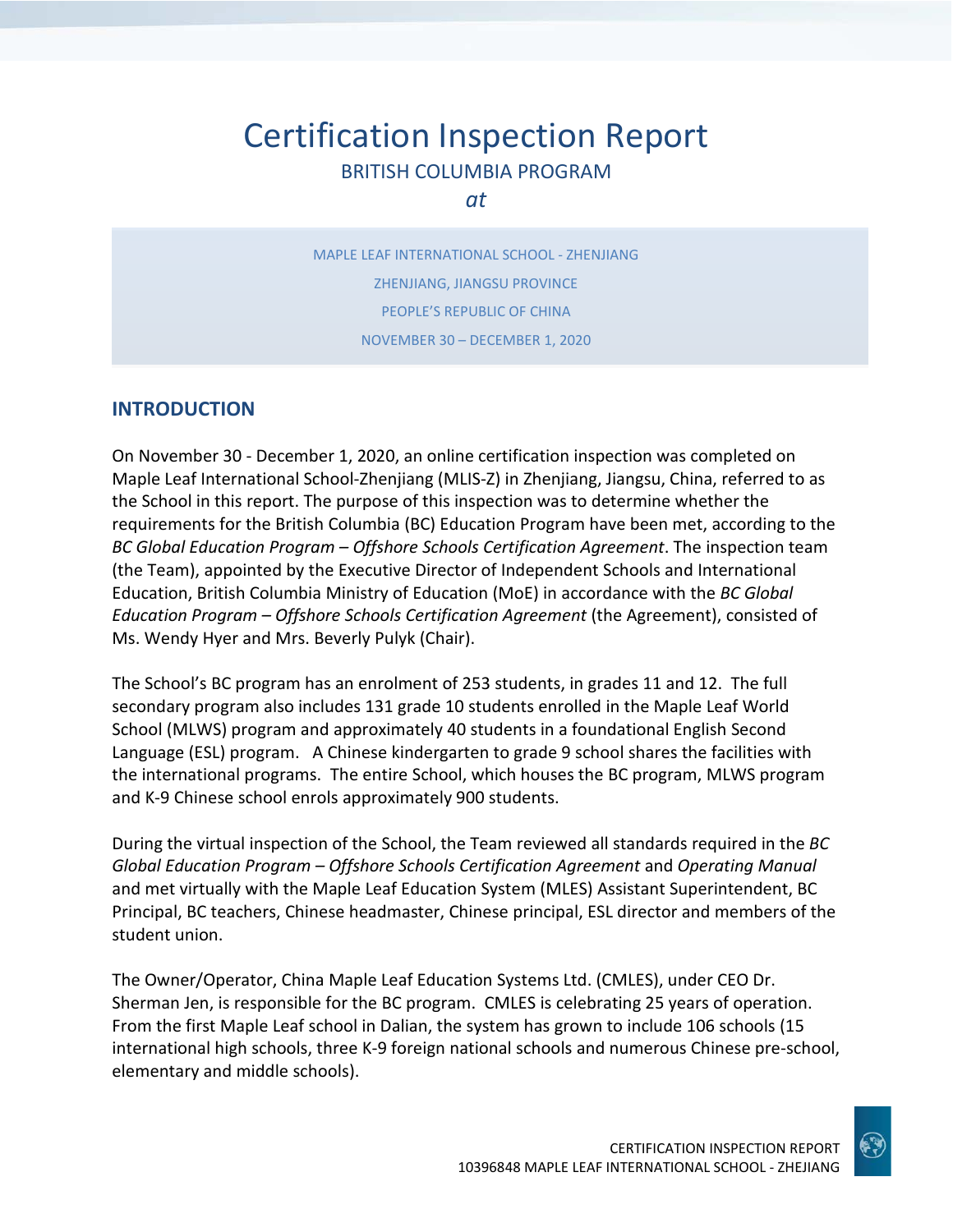As noted in the *BC Offshore School Program Annual Report for the School Year 2020-2021* (the Annual Report), the BC program's philosophy is *based on the belief that through blending the best of the innovations and higher level thinking western educational model with the cultural richness and discipline of the traditional Chinese educational model, students will be best prepared to meet the challenges of living and working in a more internationalized society.*

MLES has an objective *to work to develop students to their best potential and to provide them with a world of opportunity as global citizens.*

Special features of the school identified by administration are the student support network, the variety of electives and extra-curricular programs, and the staff members' contribution to the MLES.

The Team would like to thank the staff of MLIS-Z for its hospitality, cooperation and thorough preparedness for the inspection visit.

**The School has satisfactorily addressed requirements contained in the previous inspection report.**

| $\Box$ Requirement | $\Box$ Requirement   | $\Box$ Requirement | $\boxtimes$ Not |
|--------------------|----------------------|--------------------|-----------------|
| Met                | <b>Partially Met</b> | Not Met            | Applicable      |

Comment:

No requirements for the School were noted in the previous inspection report. The School responded to all seven suggestions from the previous report. Administration shared, that due to the current pandemic, the School was unable to place as strong as focus in some areas as they would have liked; as such, those areas will continue to be a focus for this school year.

#### **BUSINESS PLAN 1.0**

| The Owner/Operator has submitted a business plan to the BC Ministry of Education,<br>confirming the sustainability of the program.                                                                                                                                                                                                                         |  |  |  |  |
|------------------------------------------------------------------------------------------------------------------------------------------------------------------------------------------------------------------------------------------------------------------------------------------------------------------------------------------------------------|--|--|--|--|
| $\boxtimes$ Requirement<br>Requirement<br>Requirement<br><b>Partially Met</b><br>Not Met<br>Met                                                                                                                                                                                                                                                            |  |  |  |  |
| Comment:<br>The Team confirms the business plan noted in the Annual Report. The School has seen a<br>decline of enrolment which administration attributes to the availability of other international<br>schools in the area, increased tuition, and the impact of the current pandemic. The hope is<br>that the School's enrolment will rebound next year. |  |  |  |  |

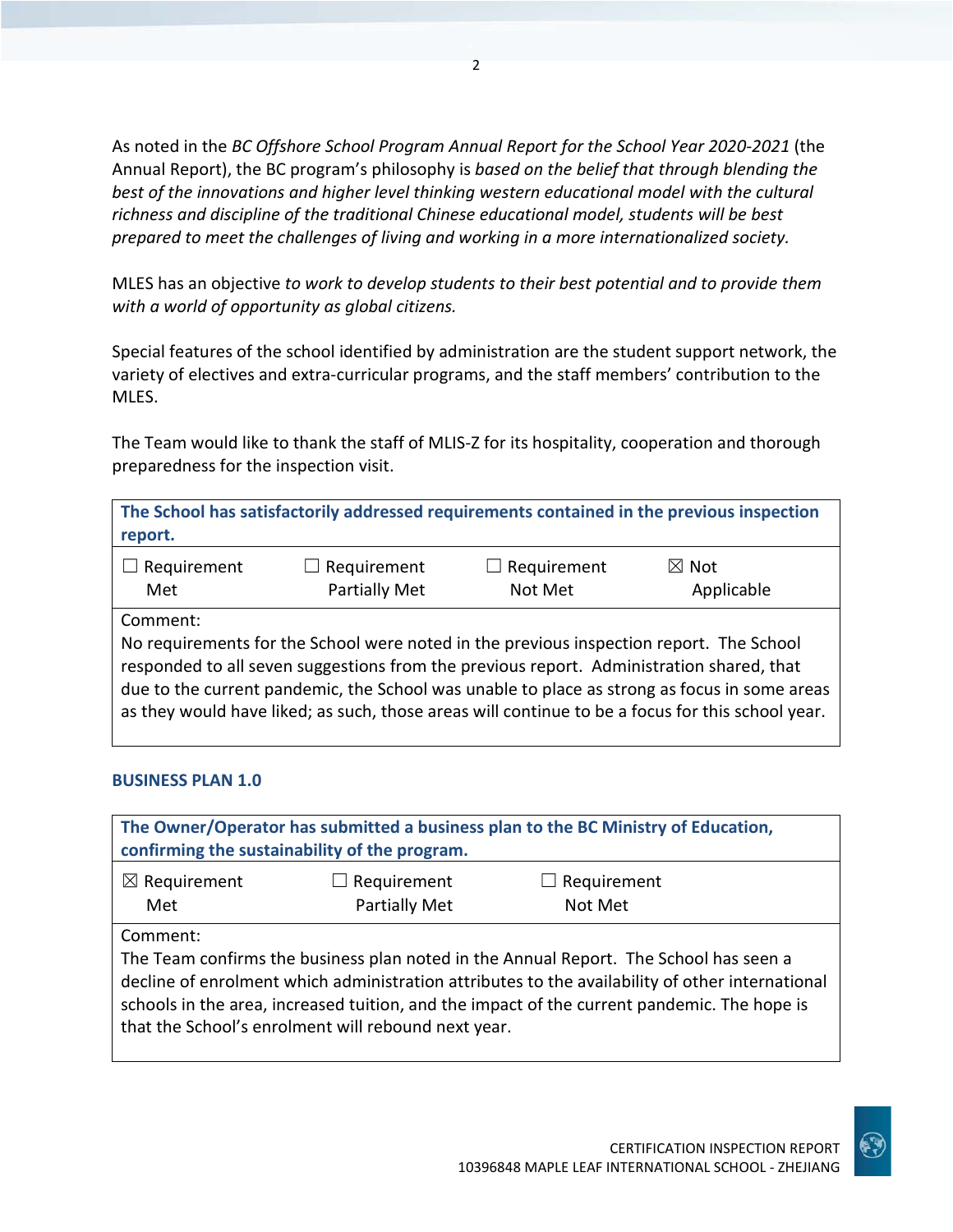MLES is in its fourth year of engagement with Cognia accreditation which addresses systemwide school improvement. Goals are developed by the superintendent's office and senior leadership, with each school in the system engaging monthly in a Cognia activity for ongoing school improvement.

Students enrolled in the BC program graduate with both BC and Chinese diplomas. The majority of the students live on campus while their parents live in various geographical areas; as such, the School utilizes technology to communicate with parents. QQ and WeChat are common platforms utilized for this purpose. For ease of translation, Chinese counsellors generally communicate with parents on behalf of the BC staff. In addition, the Principal or designate hold information meetings for parents throughout the year. MLES organizes University and College recruitment fairs for students and operates a Graduation Centre at the head office in Dalian, with service offices located at various MLES school campuses. Of note, 43 graduates from last year are studying in Canada while 89 are studying elsewhere in the world.

The most significant change at the School this year is that the grade 10 students are enrolled in the new Maple Leaf World School program. As noted in the Annual Report, "Maple Leaf is committed to the grade 11 and 12 students enrolled in the BC program and will ensure their graduation with the BC Dogwood".

With the decrease in enrollment, administration was able to easily staff the School this year; only one new teacher was hired. Due to the current pandemic, five teachers have yet to arrive in China. Chinese staff or other BC teachers are in the classroom on the ground in China while the remote teachers engage with students online. As with schools around the world, MLIS-Z staff quickly adapted to remote learning in order to continue to effectively deliver the BC program to students. Canvas Learning Management System, Zoom, Teams and WeChat platforms were employed to support online learning. In preparation for online teaching and learning, teachers received two weeks of training on Canvas followed by a week of training for students. Administration notes that the silver lining of remote learning has been better technology access and improves assessment practices.

MLIS-Z twins with Maple Leaf TRU School and Maple Leaf KPU School.

#### Commendation:

The Team commends MLES and the staff of MLIS-Z for accepting and adapting to the necessary shift required for online teaching and learning that came with the pandemic and for embracing Canvas as a system-wide tool to support the virtual classroom.

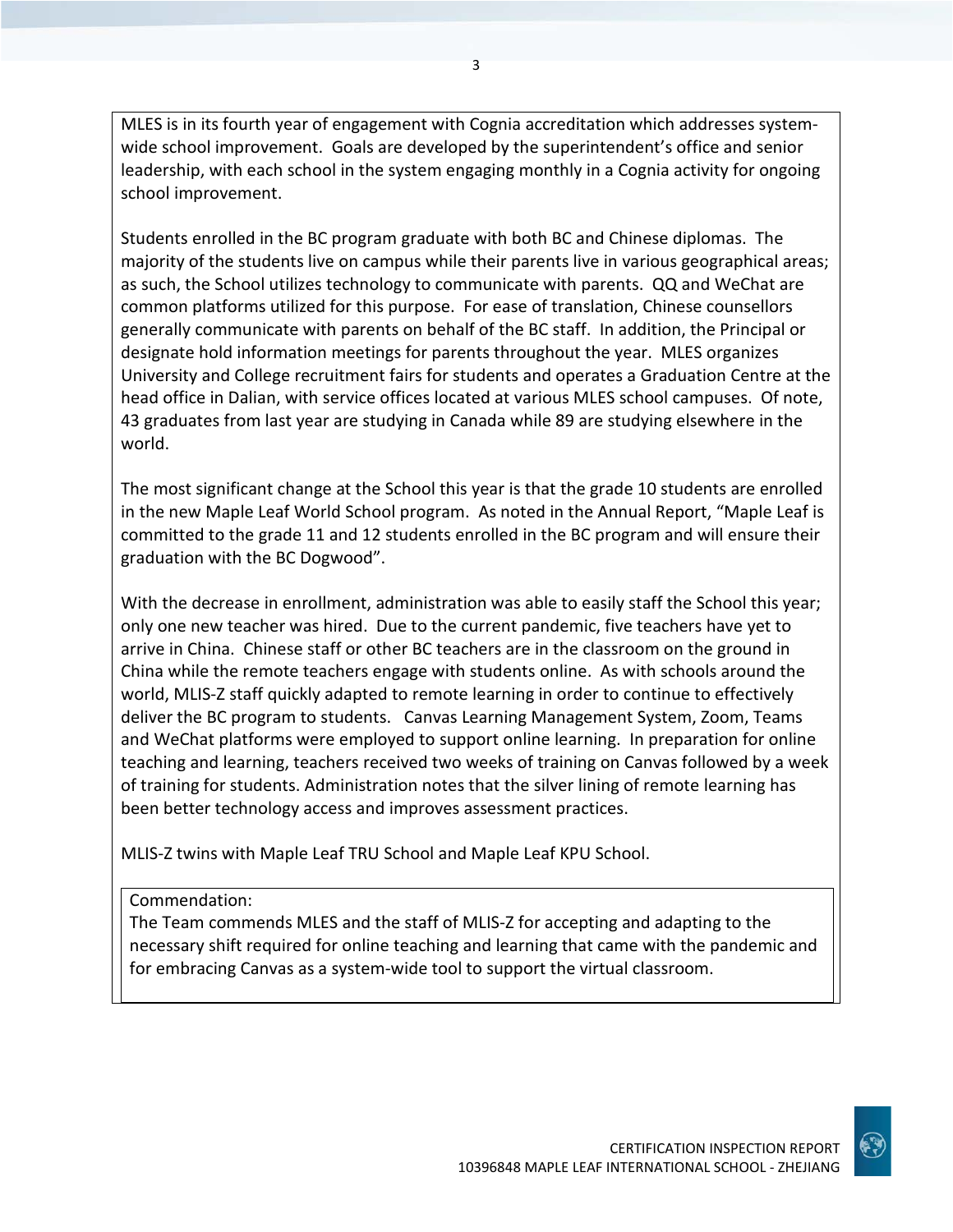#### **INSPECTION CATALOGUE 2.0**

| 2.02 The Owner/Operator meets all requirements as set forth in the BC Global Education<br>Program Offshore Schools Certification Agreement (the Agreement). |  |  |  |
|-------------------------------------------------------------------------------------------------------------------------------------------------------------|--|--|--|
| $\boxtimes$ Requirement<br>$\Box$ Requirement<br>$\Box$ Requirement<br>Partially Met<br>Not Met<br>Met                                                      |  |  |  |
| Comment:<br>The Team confirms that the Owner/Operator meets the requirements set forth in the<br>Agreement.                                                 |  |  |  |

**2.03 The Owner/Operator has written approval from the appropriate government entity to operate the offshore school, as outlined in section 5.03 of the Agreement.**

| $\boxtimes$ Requirement | $\Box$ Requirement | $\Box$ Requirement |  |
|-------------------------|--------------------|--------------------|--|
| Met                     | Partially Met      | Not Met            |  |

Comment:

The Team verifies that the Owner/Operator has the following written approvals to operate:

- A certified translation of a letter dated August 10, 2013, from Zhenjiang Ministry of Education (RE: reply to request for setting up high school curriculum at MLIS-Z). There is no expiry for this approval.
- A Chinese and English Private Non-enterprise Registration Certificate dated May 29, 2019 (expires May 29, 2023) from the Zhenjiang New District Social Development Bureau. The Bureau's seal is on both copies.

**2.04-2.05 The School meets local building, safety and cafeteria codes and regulations. The facilities are deemed to be suitable to support the BC program.**

| $\boxtimes$ Requirement | $\Box$ Requirement   | $\Box$ Requirement |
|-------------------------|----------------------|--------------------|
| Met                     | <b>Partially Met</b> | Not Met            |

#### Comment:

The MLIS-Z is located within a large self-contained gated community; security guards are located at the entrance to the property. The property includes a teaching building, administration building (including cafeteria, gymnasium and auditorium), staff residences, dormitories, flag ceremony meeting area, track, various sport courts and play areas. Recent upgrades to the school facilities include: a resurfaced gymnasium floor, replacement of gymnasium lighting, repainted gymnasium walls, repainted hallway walls in the teaching building, rebuilt foods lab, and expanded learning commons area.

The Team reviewed the following building safety documents:

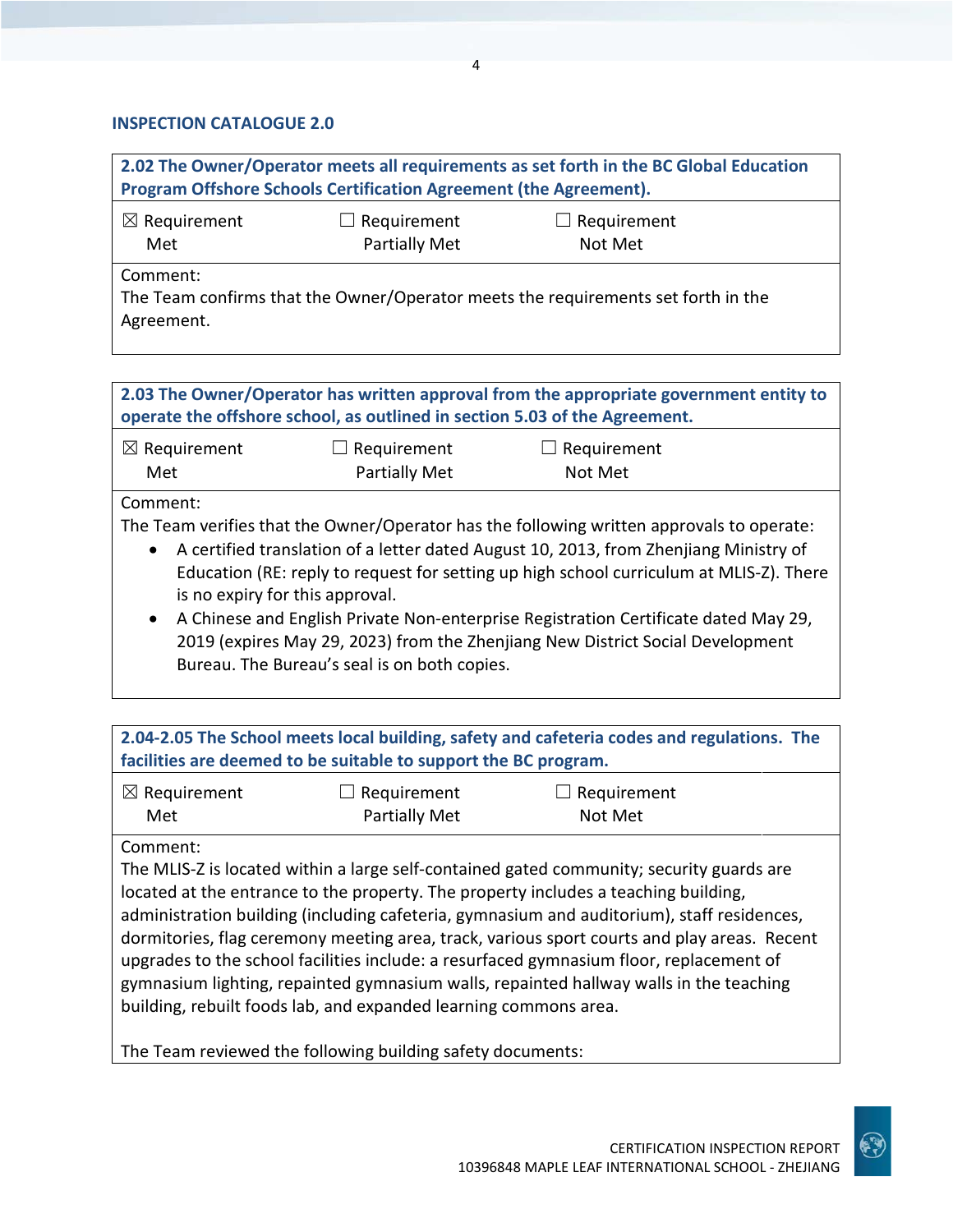- A 2013 report from the Suzhou Police Station RE: Fire Safety Inspection Results of the Constructed Structure. Reports are not issued yearly, rather a report is required according to Chinese law whenever a building on campus is expanded or reconstructed.
- A Food Business License issued by Zhenjiang New District Market Supervising and Management Department, valid from April 24, 2019, to June 26, 2021.

The translations were completed by a Chinese staff member.

The Team verifies the existence of emergency planning documents, such as earthquake, fire, lockdown, evacuation, COVID-19, and unplanned temporary or permanent closure of the School. The Assistant Superintendent acknowledged head office reviewed the plans and sent them to the OSR. Students at MLIS-Z practise fire, earthquake and evacuation drills four times a year. To date, the lockdown drill developed has yet to be practised as lockdown situations do not happen in this area of China. Following a discussion with the Principal, he saw value in the need to practise these drills this year as a way of preparing students for situations they may potential encounter when studying in other areas around the world.

Approximately 98% of the students live on campus with most of the students returning home on weekends. Chinese staff members supervise students outside of school hours. BC teachers and administration communicate with the Chinese support staff as needed about issues affecting students. A nurse provides on-site medical services 24 hours per day.

Based on information reviewed during the inspection, the Team deems the facilities suitable to support the BC program.

Commendation:

The Team commends the School for the facility improvements with the expanded Learning Commons area, Culinary Arts Lab and refurbished gymnasium.

| 2.06 Offshore School Representative (OSR) - The Owner/Operator must appoint an<br>individual to act as offshore school representative. This individual must be confirmed by<br>the province and must meet all of the requirements set out in section 14 of the Agreement. |                    |                    |  |
|---------------------------------------------------------------------------------------------------------------------------------------------------------------------------------------------------------------------------------------------------------------------------|--------------------|--------------------|--|
| $\boxtimes$ Requirement                                                                                                                                                                                                                                                   | $\Box$ Requirement | $\Box$ Requirement |  |
| Met                                                                                                                                                                                                                                                                       | Partially Met      | Not Met            |  |
| Comment:                                                                                                                                                                                                                                                                  |                    |                    |  |
| The Offshore School Representative (OSR), appointed by the Owner/Operator and approved                                                                                                                                                                                    |                    |                    |  |
| by the Province, represents all MLES schools. His extensive experience as a teacher and                                                                                                                                                                                   |                    |                    |  |
| administrator in BC and China provides him the knowledge and expertise required of the                                                                                                                                                                                    |                    |                    |  |
| position. The Superintendent and Assistant Superintendent, who live in China, work hand in                                                                                                                                                                                |                    |                    |  |
| hand with the OSR to ensure all duties noted in 2.06e of the Annual Report are completed.                                                                                                                                                                                 |                    |                    |  |

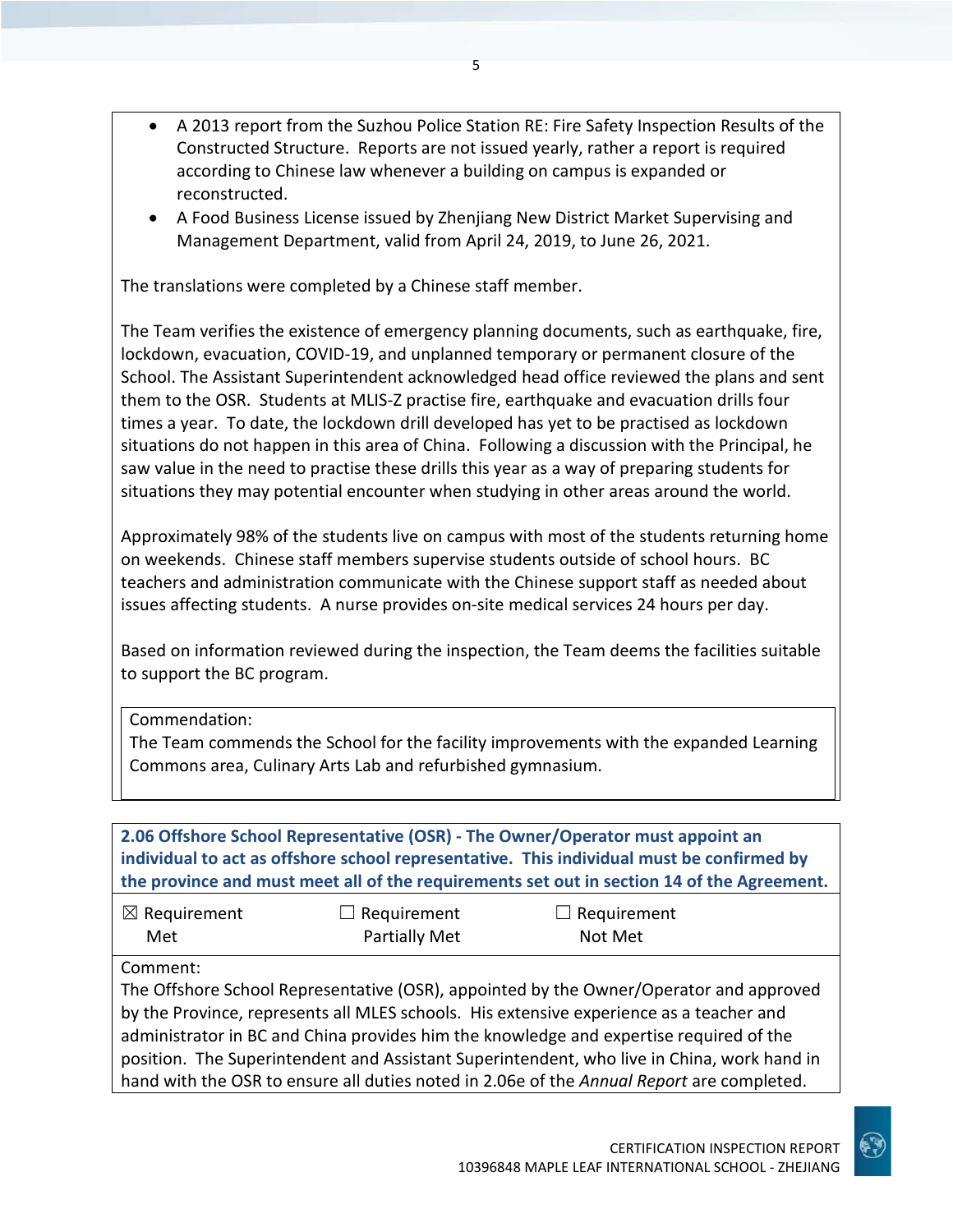The OSR was not present during the inspection; the Assistant Superintendent was available in his place.

The OSR also acts as the Superintendent for Maple Leaf Global Education and serves as a member on the MLES Board of Directors. One of the criteria of an OSR, as noted in the Agreement*,* is that the person have "no affiliation with the Owner/Operator other than through the OSR's contract with the Owner/Operator". At this time, the Ministry of Education has granted MLES an exemption from this criteria.

| 2.07 The Principal meets the requirements as outlined in section 2.07 of the inspection<br>catalogue for offshore schools. |                  |                                                                                             |  |
|----------------------------------------------------------------------------------------------------------------------------|------------------|---------------------------------------------------------------------------------------------|--|
| $\boxtimes$ Requirement                                                                                                    | Requirement<br>ப | Requirement                                                                                 |  |
| Met                                                                                                                        | Partially Met    | Not Met                                                                                     |  |
| Comment:                                                                                                                   |                  |                                                                                             |  |
| The Principal was appointed to his position at MLIS-Z effective the 2019/20 school year and is                             |                  |                                                                                             |  |
| responsible for the duties of a principal as noted in Section 2.07 of the Annual Report. The                               |                  |                                                                                             |  |
| Principal possesses experience as a BC offshore teacher, department head and vice-principal                                |                  |                                                                                             |  |
|                                                                                                                            |                  | within MLES. He is fluent in Chinese; this is a tremendous asset in his position and to the |  |
| School.                                                                                                                    |                  |                                                                                             |  |

| 2.08 The School meets the administrative support requirements as outlined in section 2.08 |
|-------------------------------------------------------------------------------------------|
| of the inspection catalogue for offshore schools.                                         |
|                                                                                           |

| $\boxtimes$ Requirement | $\Box$ Requirement | $\Box$ Requirement |
|-------------------------|--------------------|--------------------|
| Met                     | Partially Met      | Not Met            |

#### Comment:

The Principal of the School is supported by the following people: full-time vice-principal, school secretary, and department heads. The Chinese headmaster, Chinese principal, Language Elective Program Director, and staff in the finance and admissions departments on campus support both the BC and Chinese programs. The Superintendent and Assistant Superintendent support the BC staff at MLIS-Z. MLES supports the School with such things as policy development, teacher recruitment, curriculum development and professional development.

PowerSchool Student Information System is used to store and transmit school and student data to the BC Ministry of Education; it is managed by the administrative team.

The School meets the level of internet connectivity as required by the BC Ministry of Education.

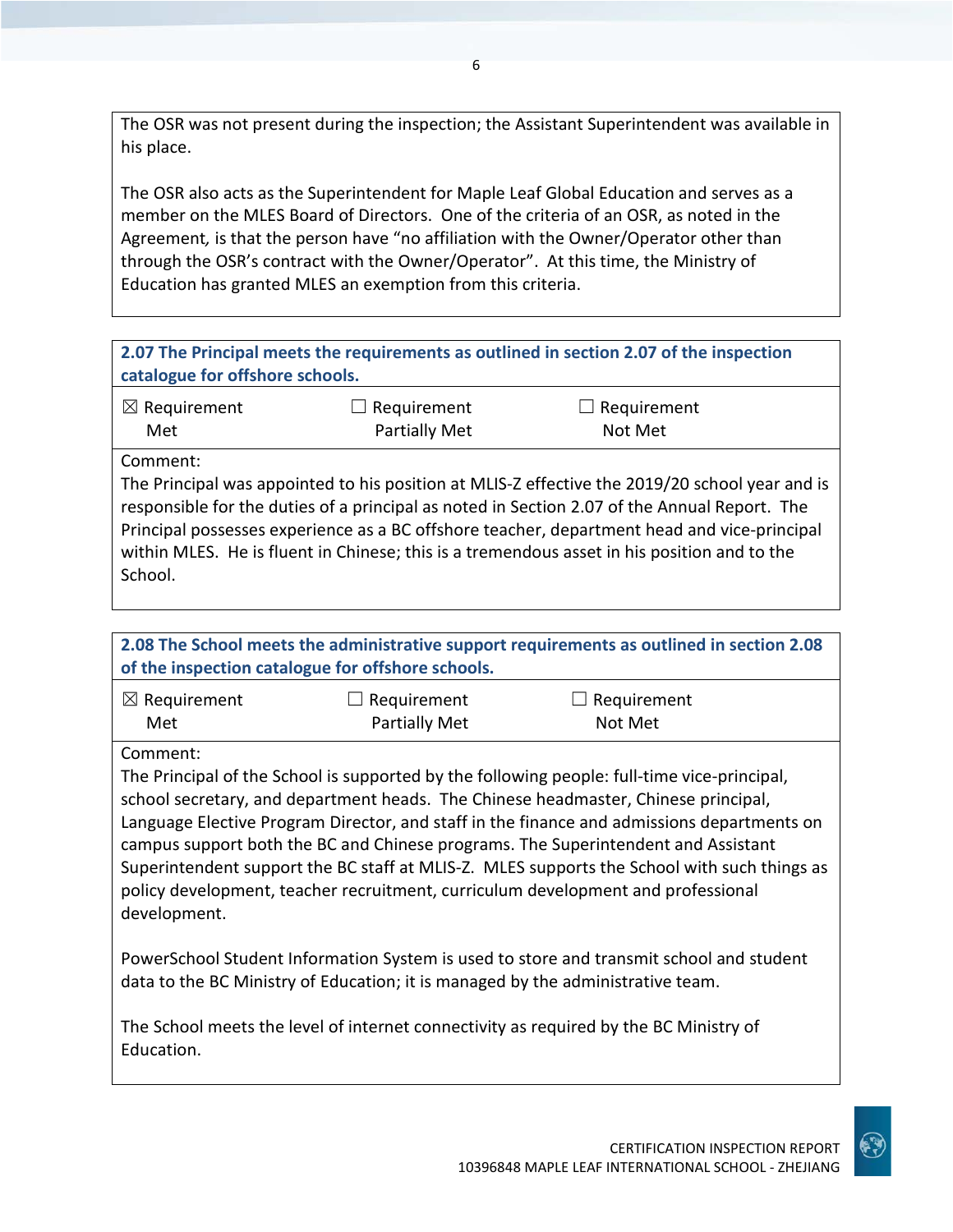| 2.09 The School meets the Student Record requirements as outlined in section 2.09 of the |  |
|------------------------------------------------------------------------------------------|--|
| <b>Inspection Catalogue for offshore schools.</b>                                        |  |

| $\boxtimes$ Requirement | $\Box$ Requirement   | $\Box$ Requirement |
|-------------------------|----------------------|--------------------|
| Met                     | <b>Partially Met</b> | Not Met            |

Comment:

Student files, housed in the administration office, are maintained by the school secretary. A random review of student files confirms they contain all elements as outlined in section 2.09 of the Annual Report including the signed 2020/21 BC Ministry of Education's Personal Information Consent Form. The files are stored in fireproof cabinets, although much information is also available digitally on PowerSchool.

**2.10-2.18 The School meets the teacher certification requirements as outlined in sections 2.10-2.18 of the inspection catalogue for offshore schools.**

| $\Box$ Requirement | $\boxtimes$ Requirement | $\Box$ Requirement |
|--------------------|-------------------------|--------------------|
| Met                | Partially Met           | Not Met            |

The Team confirms the majority of the items in sections 2.10 through 2.18 of the BC Offshore School Program Annual Report.

The School employs 21 BC teachers (including administration) with five having completed their teacher education programs in BC. There is one teacher who possesses a subjectrestricted independent school teaching certificate; that teacher is teaching BC courses within the restriction. There are two teachers whose BC Certificate of Qualification applications are in process; one has a valid letter of exemption (LOE) from the Ministry of Education, the other has an expired LOE. The Team confirms the COQ application for the teacher with the expired LOE is complete and in process. Five BC teachers have yet to arrive in China of which three are expected to arrive before the start of the second semester. As previously mentioned in section 1.0, Chinese staff or other BC teachers are in the classroom on the ground in China while the remote teachers engage with students online.

In addition to the 21 BC teachers, there are three Chinese teachers who teach Mandarin and/or Chinese Culture and Social Studies. The Team confirms that these teachers are locally certified; a criminal record check is required as part of the Chinese teacher certification process. Courses offered in languages other than English, with the exception of the Mandarin 11 and 12, require a letter of exemption from the BC Ministry of Education (Independent Schools and International Education Branch), indicating approval for the locally certified teachers to teach these courses. At the time of the inspection, there was no letter of exemption on file.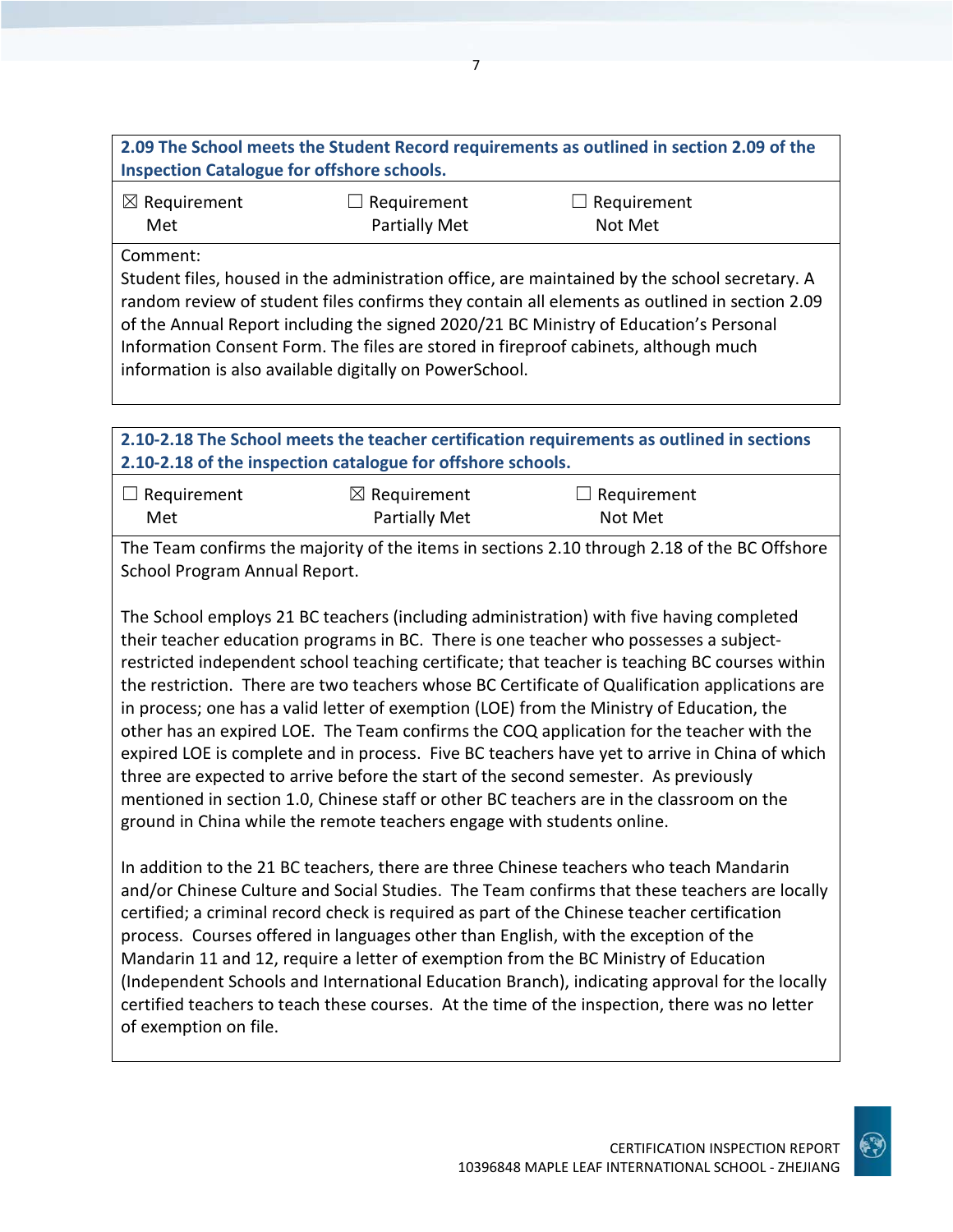There a number of Chinese staff working with BC program students as noted on Appendix 2 of the Annual Report. The Team confirms that criminal record checks are on file for these employees.

The Team completed a random review of teacher files. The files reviewed indicate they contain the necessary employee information. The terms and conditions of employment are included in the teacher and principal contracts.

Professional development for staff last year consisted of: summer course for principals and vice principals, summer orientation for new teachers, system wide-professional development for all MLES teachers in late August, a number of half-days for school staff, and a number of system-wide days throughout the year. A similar number of professional development days will be held this year. As mentioned in a previous section, the pandemic forced a temporary closure of the school last year resulting in additional system-wide professional development in the use of Canvas.

Requirement:

The School must address the issue of a non-authorized teacher teaching BC credit courses. The OSR must contact the Ministry of Education (Independent Schools and International Education Branch) by email to request and confirm that the non-authorized teacher receive an extension to the previously issued LOE.

The School is required to have a valid letter of exemption on file from the BC Ministry of Education, for each of the Chinese Social Studies courses taught by locally certified Chinese teachers, for which the students receive BC credit.

**2.19 The School meets the requirements for curriculum implementation outlined in section 2.19 of the inspection catalogue for offshore schools.**

| $\boxtimes$ Requirement | $\Box$ Requirement   | $\Box$ Requirement |
|-------------------------|----------------------|--------------------|
| Met                     | <b>Partially Met</b> | Not Met            |

Comment:

As per Maple Leaf's 3-year transition strategy to the MLWS program, the School no longer offers the BC program in grade 10. Due to COVID-19, grade 11 and 12 curricula is a blended program of both face-to-face and online instruction. The School uses Canvas to support online learning.

The Team reviewed documents and discussed implementation of the redesigned curriculum with teachers and administrators. It is evident from the conversations and documentation that the new curriculum continues to be implemented in grade 11 and 12. The Team also observed that the teaching staff seem genuinely enthusiastic about the new curriculum and are committed to its implementation on a day-to-day basis.

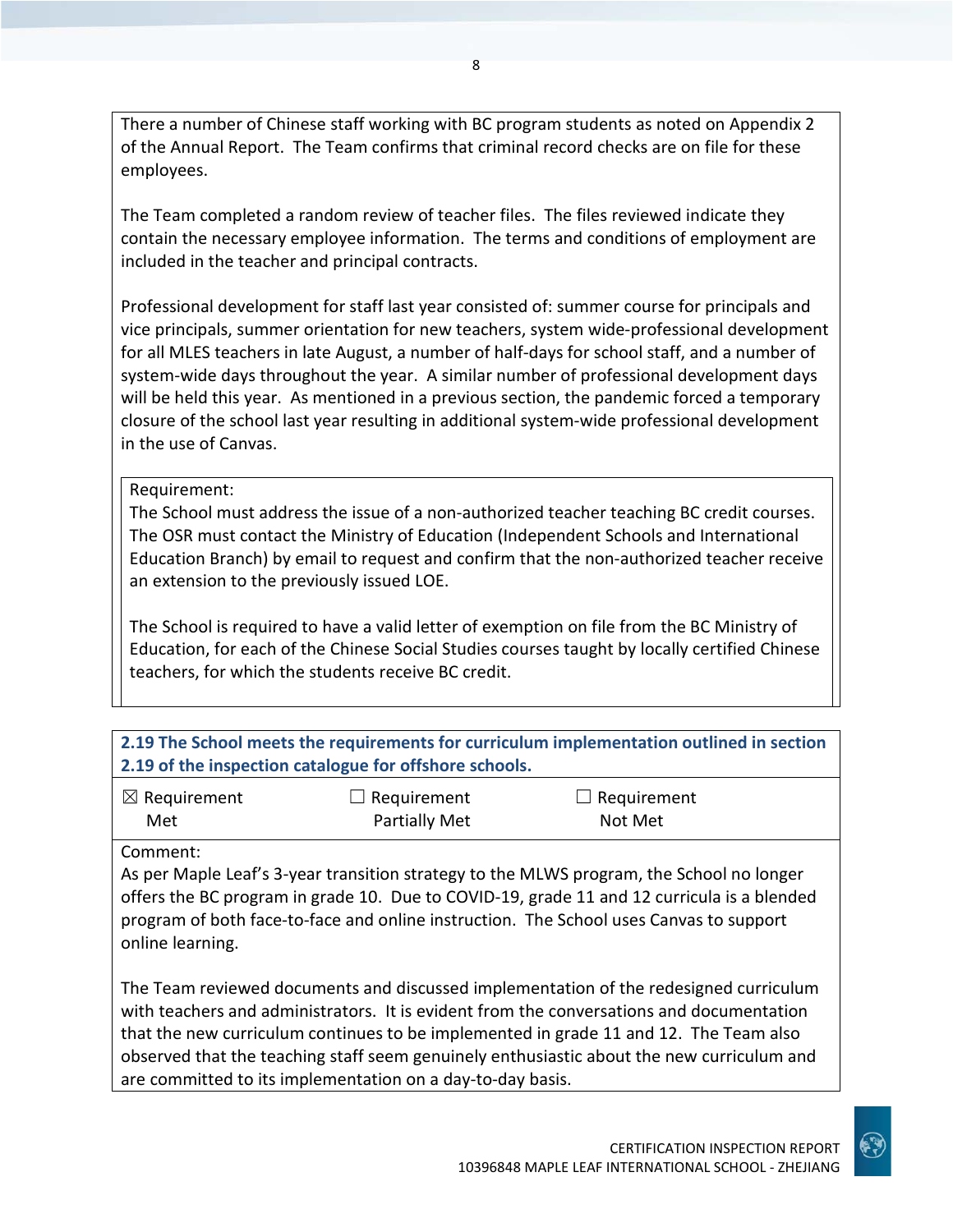Curricular documents and teachers in various departments were able to provide examples of individual and group-based, project-based and inquiry-based learning, some of which allowed for student choice. Other forms of student learning included direct instruction, note-taking, worksheets, class discussion, debate, role playing, lab experiments and both virtual and teacher-lead simulations. Four-corners, literacy circles, jigsaw, dioramas and T-charts are strategies employed by some teachers to engage students.

First Peoples Principles of Learning have been integrated into course overviews. As well, some overviews identify specific topics that connect with Indigenous knowledge, such as: local ecosystems and First Nations perspective on balance in nature; the development of trade and early First Nations economies; and correlations between the First Peoples Principles of Learning and Chinese Learning Principles. Staff input indicated that they incorporate the First Peoples Principles of Learning into their teaching, however, explicit teaching of the principles to students continues to be a challenge for some teachers. The Team encourages the School to further explore teaching and learning resources for integrating First Peoples Principles of Learning across the curriculum and embedding content into the curriculum.

The Core Competencies have also been integrated into course overviews. Teachers provided examples of how they were utilizing the broad three Core Competencies in planning for instruction and were using staff and student designed rubrics to engage students in the selfassessment of the Core Competencies.

Teacher surveys indicate that MLIS-Z has supported implementation of the BC curriculum by providing ongoing professional development at school-based professional development days, staff meetings and department meetings. As well, teacher resources are shared amongst staff through the school SharePoint. This year, some staff are working collaboratively in using backward design to plan for student learning.

MLES System Coordinators and Curriculum Writers provide system-wide professional development to support the shift to online teaching and implementation of the redesigned curriculum, including Core Competencies, inquiry, self-assessment, and the 12 common instructional strategies used to support ESL learners. Videos and instructional materials are available to all teachers on the BC Curriculum Hub and Canvas. Teachers noted they value the system support that MLES provides.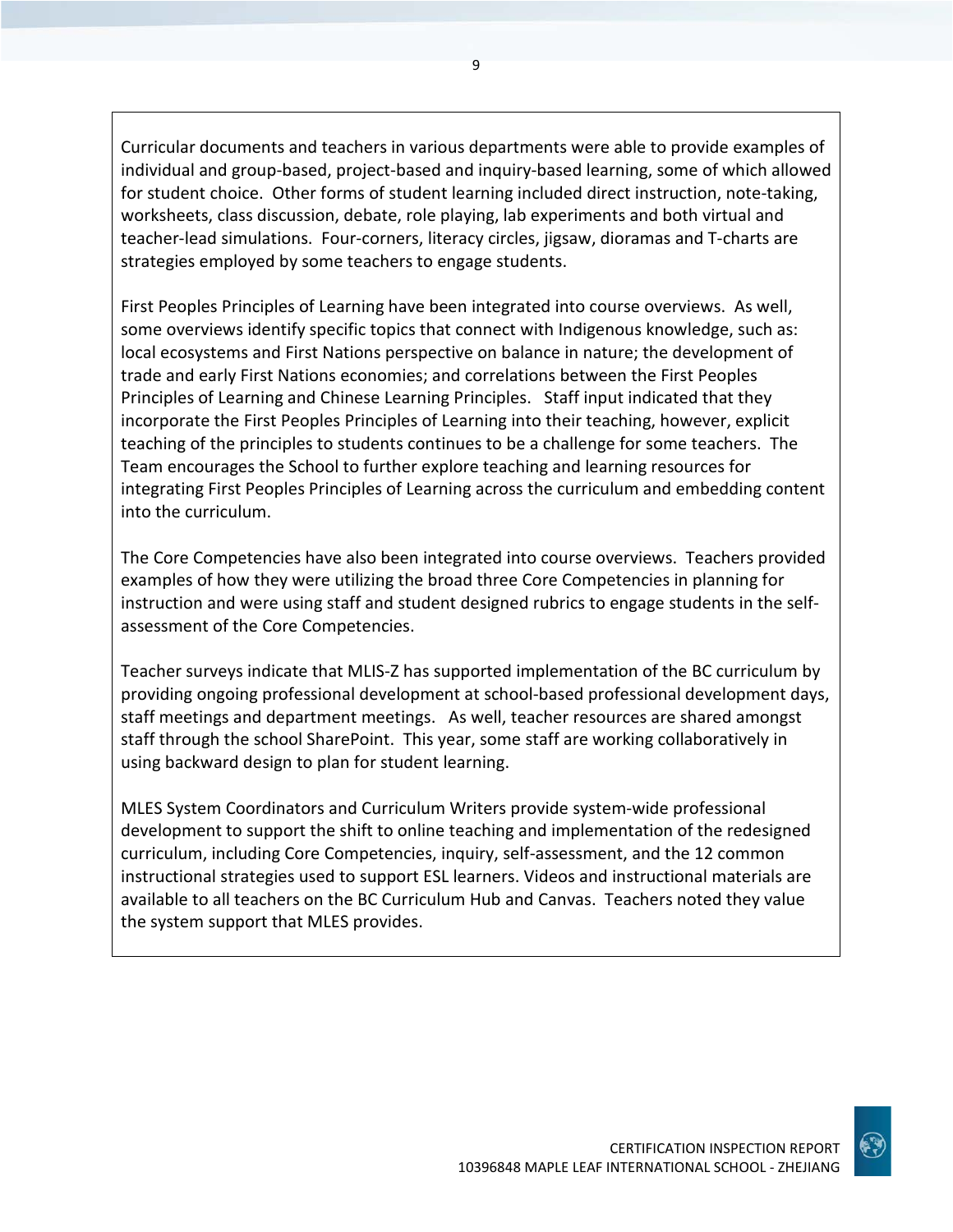Commendation:

The Team commends MLES for the development of the BC Curriculum Hub that supports teachers with necessary school/system information, curriculum planning documents, professional development while at the same time providing a platform for collegial sharing.

The Team commends the staff for their collaboration and commitment to building a supportive community that make MLIS-Z a wonderful place to work and, at the same time, creating a positive school culture that enhances student learning.

**2.20 The School meets the requirements for English language assessment and acquisition as outlined in section 2.20 of the inspection catalogue for offshore schools.**

| $\boxtimes$ Requirement | $\Box$ Requirement   | $\Box$ Requirement |
|-------------------------|----------------------|--------------------|
| Met                     | <b>Partially Met</b> | Not Met            |

Comment:

In the transition to the MLWS program, the English language assessment and both the Bridging and Foundation programs have been maintained. The entry assessment consists of reading, listening and writing components. The management of the student admissions process is jointly administered by the BC Principal and headmaster.

The Team saw evidence of a system-wide approach to support English language acquisition in grades 11 and 12. Students are enrolled in 8 English credits per grade level to support their English language acquisition. Additionally, the School focusses on the development of English language and literacy skills across all content areas. Teachers use the 12 English language acquisition strategies; examples include using visual exemplars, response journaling, Think-Pair-Share and frequent quick check-ins. As well, teachers use vocabulary.com to support vocabulary development in their subject areas. Students have access to computer-assisted English learning (memrise.com) for individual study. Further, speech contests and spelling bees are organized to encourage English use.

A school-based team monitors student progress and, as needed, additional academic supports are provided to students through the STEPS Program. Depending on the level of support needed, this program supports at risk students through one or more of the following: a designated Success Room, teacher-lead English tutorials, peer tutoring and/or study hall.

At the start of each school year, a word identification assessment, the *San Diego Quick Assessment,* is used to determine students' reading levels. In some courses, students are assessed in improvements in vocabulary. Also, students' English language proficiency is assessed informally on an ongoing basis through their writing and speaking samples in course work.

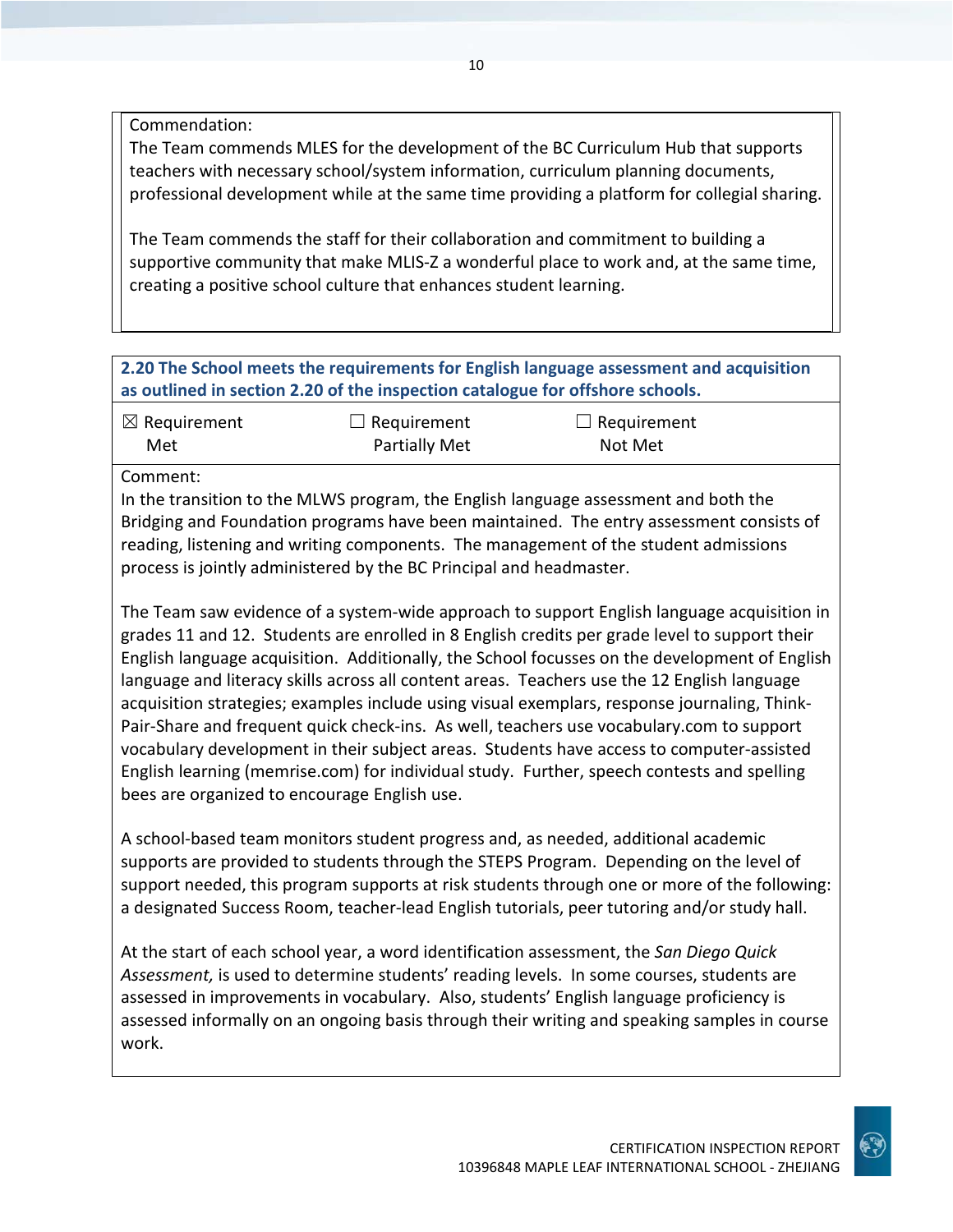Commendation:

The Team commends the School for implementing the STEPS Program; a school-wide, systemic approach to support students.

**2.21(a-e) The School meets the course credit requirements (equivalency, challenge, exemptions and BAA courses) as outlined in section 2.21 (a-e) of the inspection catalogue for offshore schools.**

| $\Box$ Requirement | $\boxtimes$ Requirement | $\Box$ Requirement |
|--------------------|-------------------------|--------------------|
| Met                | Partially Met           | Not Met            |

Comment:

The School currently offers two approved BAA courses: Leadership 12 (YIPS12A) and Psychology 12 (YPSS 12A). Course overviews reflect the revised curricular framework and have the appropriate Ministry of Education approvals.

The School also offers several exempted courses: Mandarin 11 and 12, Chinese Social Studies 11 and 12, Chinese Social Studies 11 (Politics), Chinese Social Studies 11 and 12 (Art), and Chinese Social Studies 11 and 12 (Music). These exempted courses have been submitted for BAA approval and the School is awaiting BAA approval from the Ministry of Education. One of the courses the Ministry has requested further updates; MLES is working on the update to submit as soon as possible. The Ministry has indicated they will approve all BAA courses once this update has been received.

There are very few students that have required the use of the equivalency and challenge options. The Team confirms policies and records exist for these options.

**2.21(f-g) The School meets the course overview/course planning requirements as outlined in Schedule B Part I, 2. (e) of the Agreement; namely, that all BC program courses offered in the School meet or exceed the ministry learning outcomes/learning standards identified in the educational program guides for each course.**

| $\boxtimes$ Requirement | $\Box$ Requirement | $\Box$ Requirement |
|-------------------------|--------------------|--------------------|
| Met                     | Partially Met      | Not Met            |

Comment:

MLES Systems coordinators and curricular teams develop course overviews for required courses to align with the BC curricular frameworks. Overviews include the Big Ideas, Curricular Competencies, Core Competencies, content, unit plans, suggested activities, a suite of possible formative, summative and student self- assessment strategies, and the First Peoples Principles of Learning. Teacher input noted that while overviews are provided, teachers have the flexibility to revise unit and lesson plans.

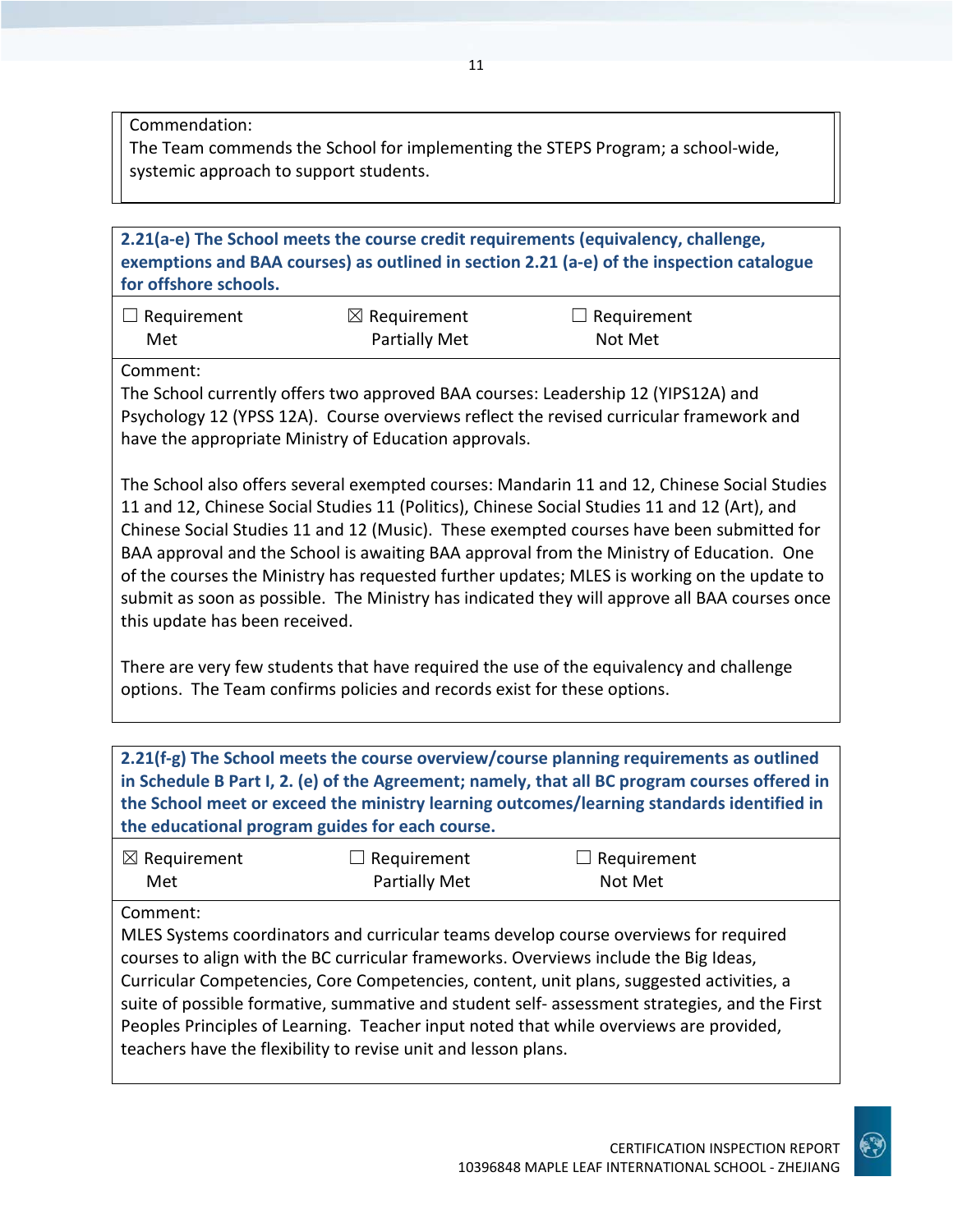As noted last year and upon review of the documentation this year, the Team saw evidence that while *most* Grade 11 and 12 course documents have been updated to reflect the redesigned curricular framework, course overviews for Mandarin 10-12 were incomplete as integration of the Core Competencies into planning documents has not yet occurred.

**2.22 The School meets the instructional time allotment requirements as outlined in section 4.5 of the inspection catalogue for offshore schools, including the requirements set out in sections 1.1 to 6, with the exception of s. 4(5)(b), 4 (6), 5 (8)(a) and (d) and s. 5.3 of Ministerial Order 41/91, the Educational Standards Order, enacted under the Independent School Act.**

| $\boxtimes$ Requirement | $\Box$ Requirement | $\Box$ Requirement |  |
|-------------------------|--------------------|--------------------|--|
| Met                     | Partially Met      | Not Met            |  |

Comment:

All students in the School are working toward earning both a Dogwood Diploma as well as the Chinese Graduation Diploma. The School provides 5.75 hours of instruction per day over a reported 181 days per year for a total of 1040.75 hours of instruction per school year. This exceeds the Ministry requirement of a minimum of 850 hours.

**2.23 The School meets the assessment methods requirements as outlined in section 2.23 of the inspection catalogue for offshore schools.**

| $\boxtimes$ Requirement | $\Box$ Requirement   | $\Box$ Requirement |
|-------------------------|----------------------|--------------------|
| Met                     | <b>Partially Met</b> | Not Met            |

Comment:

Student achievement results are used to analyze trends in student achievement and to set goals and areas of focus for student progress. The School reported it uses an extensive data tracking and monitoring systems called "Unity", an automated excel-based tracking and communication platform, to monitor student learning. Results are also used to identify students requiring additional supports in the STEPS Program.

Teacher interviews and submitted documents gave evidence that MLIS-Z uses multiple formative and summative assessment practises that align with the BC Education Program. Formative assessment strategies include classroom discussion, socratic circles, in-class questioning, journal responses, peer-assessment, Kahoot reviews and exit slips. Summative assessment methods include presentations, labs, reflection journals/videos, assignments, projects, quizzes, unit tests, final exams, portfolios and rubrics. As well, reflective journals, learning maps and KWL charts are used to engage students in self-assessment. System designed rubrics are used to assess the Core Competencies.

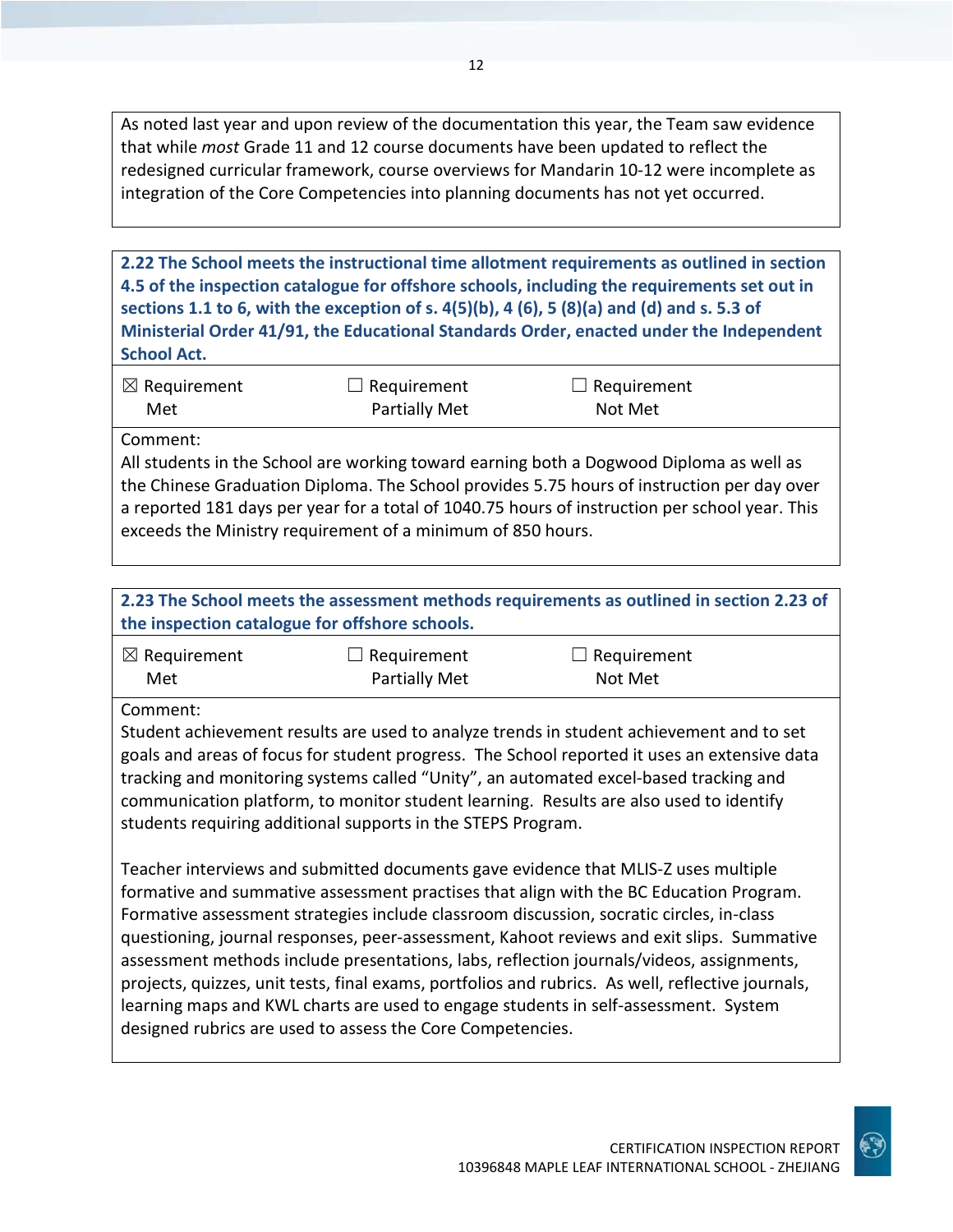Consistency in evaluation practices are discussed at department meetings and monitored by department heads and school administration. Teachers work collaboratively to organize their gradebooks and decide on common assessment practices. Department heads facilitate grading sessions on a regular basis, using school exemplars, the BC Performance Standards and MLIS-Z designed rubrics to ensure consistency and that grades align with provincial standards.

The School applies rigorous security and invigilation procedures for BC Numeracy and Literacy assessments. These procedures include: securing the E-room from students prior to the assessment, assigning students to a computer terminal, installing PEN's and passwords for all students based on assigned seating, confirming students' PEN and name by checking ID, removing all unneeded items from the students' possession, and requiring invigilators to submit completed exams and record confirmation numbers. All exams are overseen by the Principal.

#### **2.24 The School meets the learning resources requirements as outlined in section 2.24 of the inspection catalogue for offshore schools.**

| $\boxtimes$ Requirement | $\Box$ Requirement   | $\Box$ Requirement |
|-------------------------|----------------------|--------------------|
| Met                     | <b>Partially Met</b> | Not Met            |

#### Comment:

Through photos and a video provided, the Team notes that the facilities include a gymnasium, sports courts, science labs, a recently constructed Culinary Arts Lab and that classrooms have a white board, projector and internet access. The School recently created a learning hub that includes upgrades to the BC library, the addition of student study bars throughout the hallway and the addition of a dedicated Success Room.

The School has two computer labs and all teachers have a computer. Although the School has a bandwidth of 400 Mbps, the need for online learning has impacted internet connectivity. MLES uses Canvas to support online instruction. Teachers reported that while internet connectivity is adequate, it is slow. Staff noted that improved Wi-Fi capabilities would enhance teaching and learning.

It was reported that the Library has a varied collection of print and digital resources available to staff and students for study and research and that the School purchases additional resources each year. MLES provides *ProQuest: Canadian Curriculum Edition E-Library* and *Sora/Overdrive E-book Collection* for the School's library. *ProQuest* is an online database that provides multiple types of resources to supplement instruction and research. *Sora/Overdrive* offers a collection of both audio and e-book resources for class-assigned and leisure reading. Print resources are leveled to assist students in selecting appropriate reading materials. Teachers indicated that classroom resources, including texts, novels, library resources,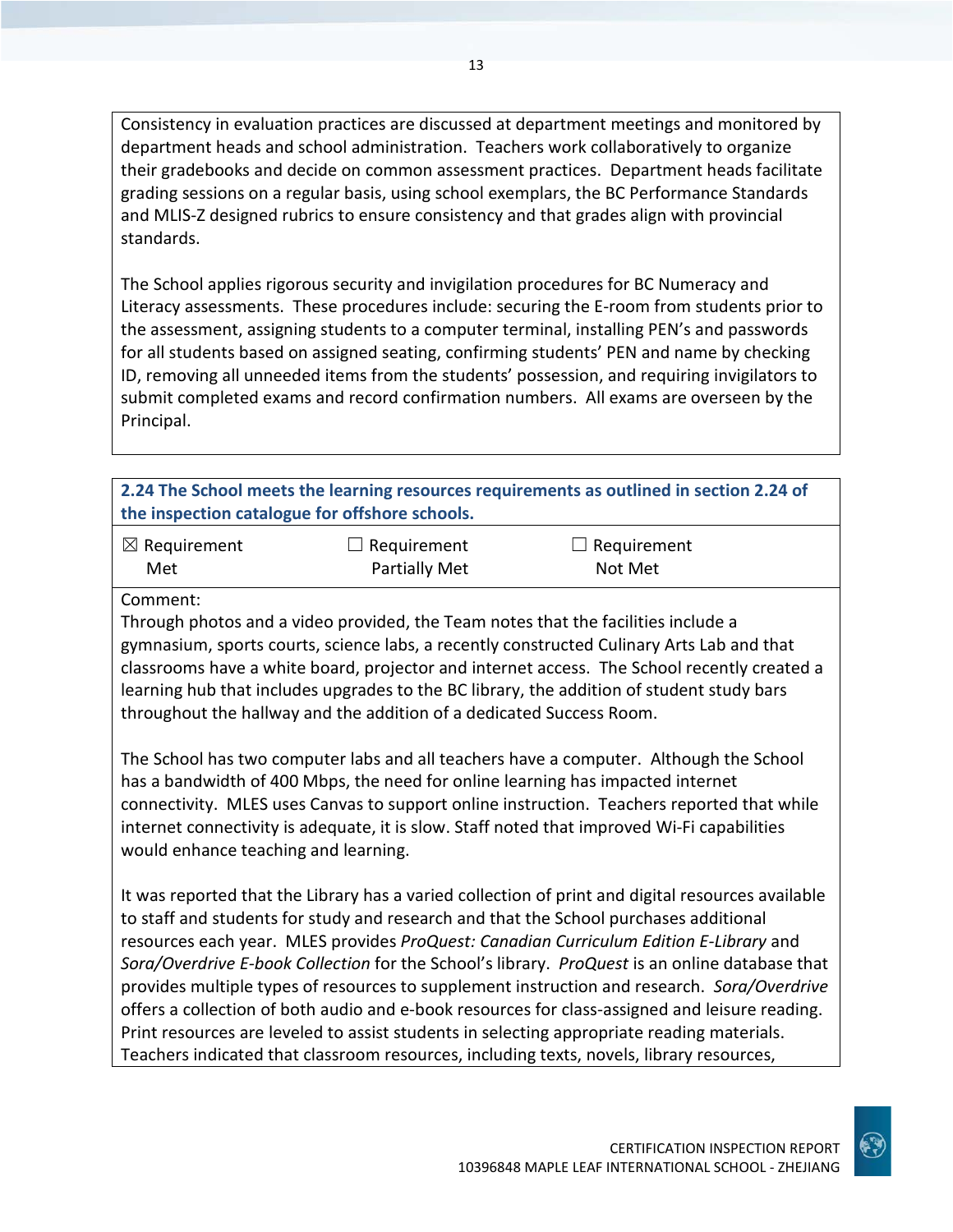printing services and various software was adequate and expressed appreciation for access to multiple teacher resources on SharePoint.

Each year, the school is provided a budget for the acquisition of learning resources. There is also a clear policy in place to ensure all learning resources used in the school are approved by either the Assistant Superintendent if purchased from head office, or the BC Principal if purchase locally.

#### **2.25 The School meets the student progress report requirements as outlined in section 2.25 of the inspection catalogue for offshore schools.**

| $\boxtimes$ Requirement | $\Box$ Requirement   | $\Box$ Requirement |
|-------------------------|----------------------|--------------------|
| Met                     | <b>Partially Met</b> | Not Met            |

#### Comment:

The School reports to parents six times each school year with two formal reports and one informal interim report per semester. Progress reports include attendance, work habits, letter grades, percentages and comments in both languages for each subject. After the first and third reporting periods, the school holds parent-teacher meetings. Locally certified counselors provide translation services and communicate with parents as issues arise throughout the year, and at the request of the parent, BC teacher or Principal.

Two-way communication with students and parents is established electronically using social media platforms and the School's Chinese website. As well, the School uses *PowerSchool*, which allows parents and students to track academic progress and attendance. Parents often communicate with staff via email.

| 2.26 The School meets the parent/student handbook requirements as outlined in section<br>2.26 of the inspection catalogue for offshore schools. |                              |                                                                                                                                                                                                                                                                                                                                                                                                                                                                                                                                                                               |
|-------------------------------------------------------------------------------------------------------------------------------------------------|------------------------------|-------------------------------------------------------------------------------------------------------------------------------------------------------------------------------------------------------------------------------------------------------------------------------------------------------------------------------------------------------------------------------------------------------------------------------------------------------------------------------------------------------------------------------------------------------------------------------|
| $\boxtimes$ Requirement<br>Met                                                                                                                  | Requirement<br>Partially Met | $\Box$ Requirement<br>Not Met                                                                                                                                                                                                                                                                                                                                                                                                                                                                                                                                                 |
| Comment:<br>conduct, supervision).                                                                                                              |                              | The parent/student handbook is reviewed and/or updated each year by MLES for all schools<br>in the system. Each MLES principal is expected to update the handbook to personalize it to<br>reflect their local school. The 39-page parent/student handbook is written in both English<br>and Chinese and readily available to parents and students in print and digitally. The Team<br>confirms that the handbook meets the requirements as outlined in the Annual Report (i.e.<br>Appeals and Dispute Resolutions Policy; policies related to student assessment, admissions, |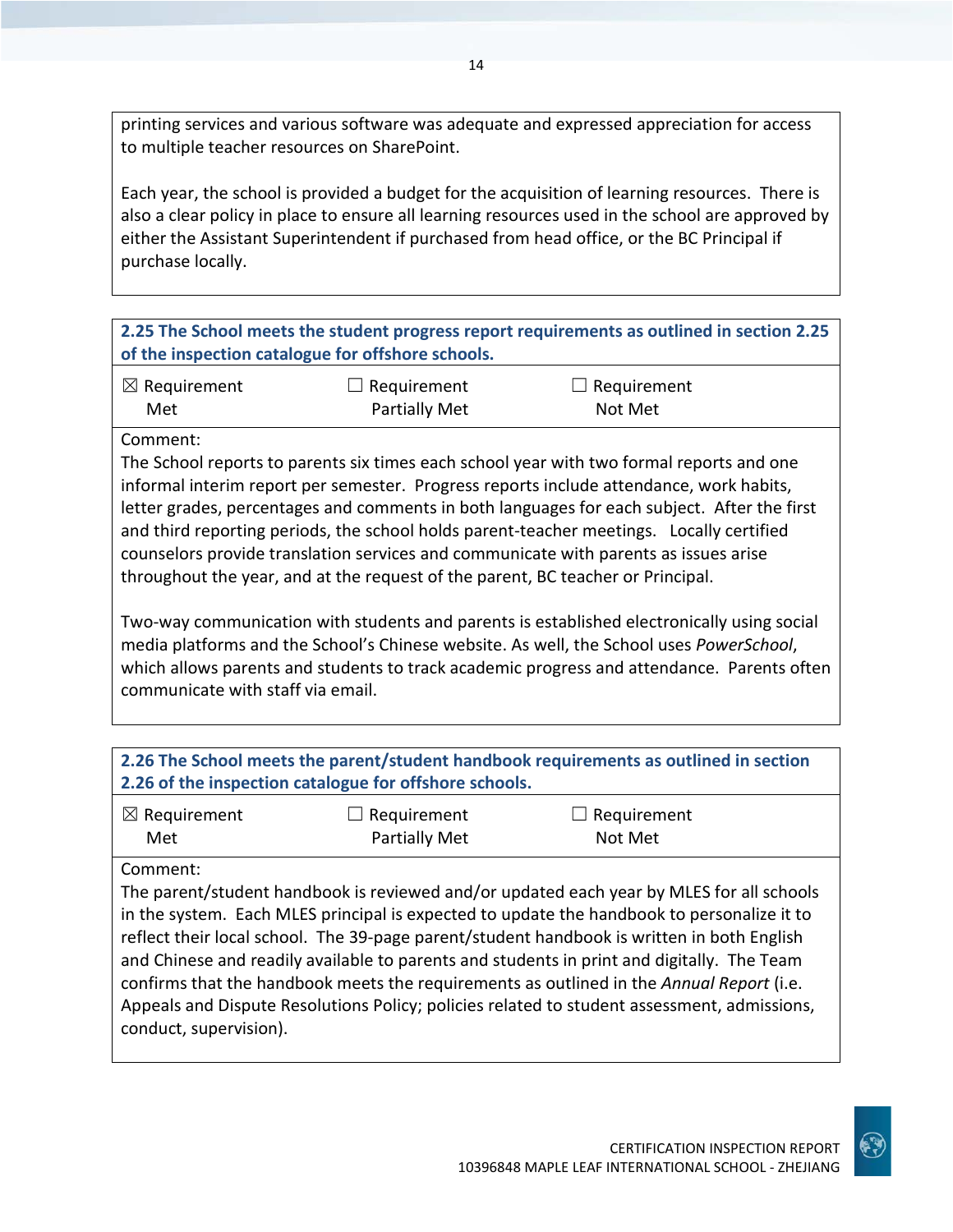| 2.27 The School meets the teacher handbook requirements as outlined in section 2.27 of |  |
|----------------------------------------------------------------------------------------|--|
| the inspection catalogue for offshore schools.                                         |  |

| $\boxtimes$ Requirement | $\Box$ Requirement   | $\Box$ Requirement |
|-------------------------|----------------------|--------------------|
| Met                     | <b>Partially Met</b> | Not Met            |

Comment:

The 145-page teacher handbook is developed by MLES and updated as needed and/or required. The handbook includes a variety of policies and procedures and meets all requirements as outlined in the Annual Report.

| the Agreement and section 2.28 of the inspection catalogue for offshore schools.         |
|------------------------------------------------------------------------------------------|
| 2.28 The School meets the distributed learning requirements as outlined in section 18 of |

| $\boxtimes$ Requirement | $\Box$ Requirement   | $\Box$ Requirement | $\square$ Not |
|-------------------------|----------------------|--------------------|---------------|
| Met                     | <b>Partially Met</b> | Not Met            | Applicable    |

Comment:

The School offers three courses via distributed learning, including Anatomy and Physiology 12, Physics 12 and Pre-Calculus 12. Courses are offered through the Ministry approved distributed learning service provider: School District No. 73 Global Education, Kamloops, BC. The academic advisor and subject teachers provide support for the 4 students currently enrolled. The Team saw evidence that MLIS-Z has an equivalency review policy in place.

# **CONCLUSION**

## **Commendations**

**The Inspection Team wishes to recognize the Owner/Operator, Principal, staff and Offshore School Representative of Maple Leaf International School - Zhenjiang for:**

- accepting and adapting to the necessary shift required for online teaching and learning that came with the pandemic and for embracing Canvas as a system-wide tool to support the virtual classroom.
- for the facility improvements with the expanded Learning Commons area, Culinary Arts Lab and refurbished gymnasium.
- for the development of the BC curriculum hub that supports teachers with necessary school/system information, curriculum planning documents, professional development while at the same time providing a platform for collegial sharing.
- the staff for their collaboration and commitment to building a supportive community that make MLIS-Z a wonderful place to work and, at the same time, creating a positive school culture that enhances student learning.